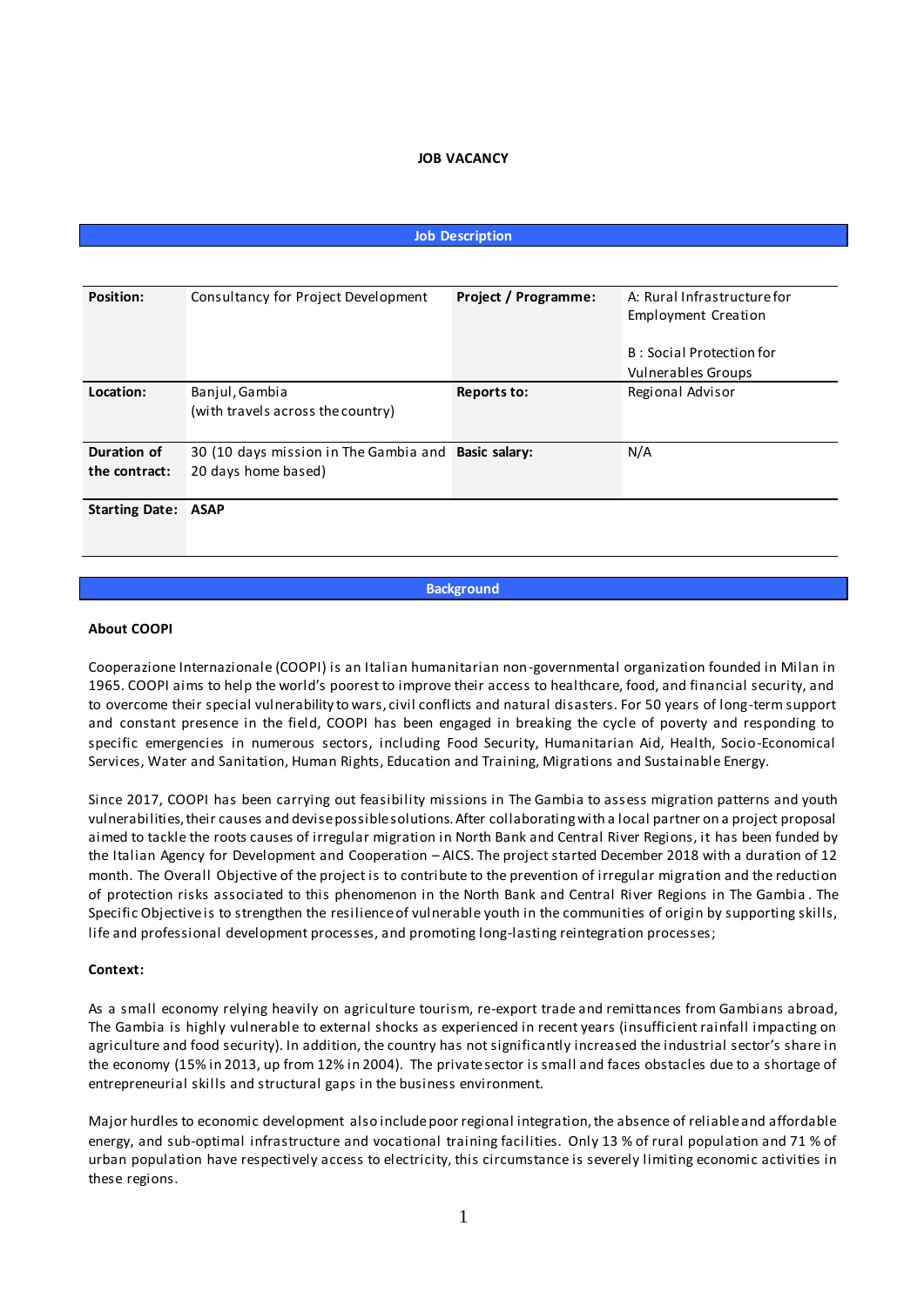The economic structure and performance present the following core problem: The Gambia's economy lacks opportunities for employment of its labour force and job creation is needed, including in rural areas. The important lack of rural economic infrastructures specifically contributes to under-employment opportunities and economic dynamism of the agri-food sector.

Regarding the social security situation in the country, the Gambia is going to introduce soon a SP system under the NSSP. The new government has fully endorsed the policy and integrate into the National Development Plan. The minimum package will be addressed to vulnerable groups such as elder and disable peoples for a duration of 9-15 months by a cash transfer modality.

# **Scope of the Consultancy**

As the organization is planning to expand its program portfolio in and scaling-up operations The Gambia during 2019- 20, we are looking for a consultant from early April 2019 with the aim to position the organization on two proposal development ts. The country team will provide strategic guidance to the mission development, logistical support and institutional linkages with the relevant stakeholders.

Following programmatic priorities have been selected: cash-based response, agriculture, employment of youth and vulnerable groups. Following areas will be jointly developed in two areas, integrated project tailored to specific funding opportunities already identified. The objective of the first project will be to promote local community and especially young people and returning migrants to productive rural infrastructure building by a) providing support to building companies to manage all key phases of the cash-for-work process b) promoting communication and awareness raising campaigns. The second one will be based on building a social protection cash-based system for vulnerable groups

# General objectives of the consultancy:

- Extensive consultancy at national level on cash-based responses in the identified regions
- Programmatic assessment for the specific objectives identified in the selected region of intervention;
- Development of the programmatic intervention tailored to the specific funding opportunities identified;

# Expected outputs

- a) Draft of two compelling, evidence-based full proposal in accordance with specific calls for proposal (and related guidelines) already launched;
- b) Assess and select local partners, among a pre-identified list of, as partner of the implementation ;
- c) Final consultancy mission report with recommendations for COOPI's mission to orient the program strategy;

The position will be based in Banjul, capital of The Gambia, with field missions across the selected priorities areas.

# **Main Duties / Responsibilities**

# **Under the direct supervision of the Regional Advisor, the consultant is expected to undertake the following main tasks:**

- Review relevant secondary literature related to employment intensive methods, cash-for-work , agriculture and youth employment program in The Gambia;
- Review relevant secondary literature, country development strategies on social protection schemes